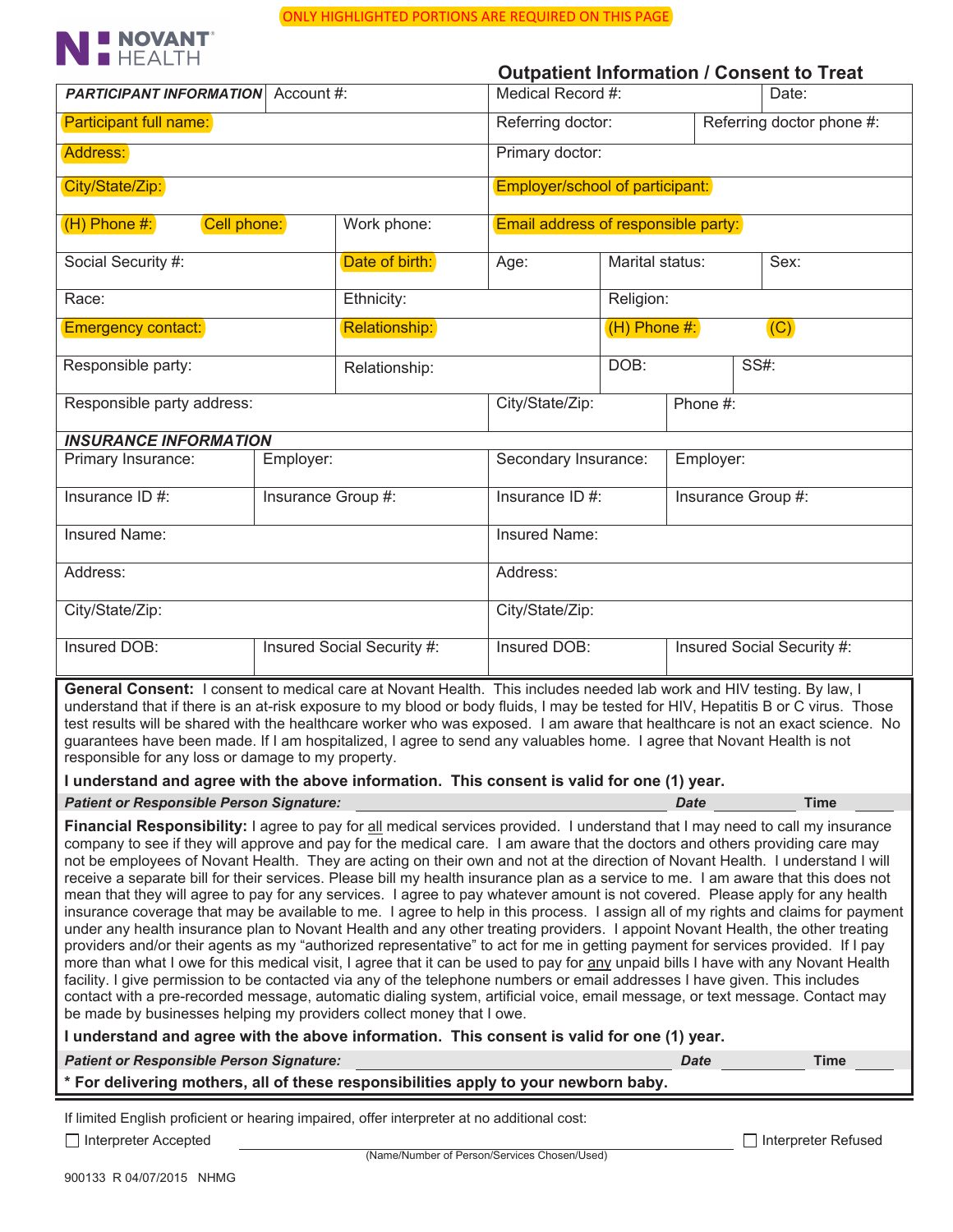

# **\_\_\_\_\_\_RELEASE AND WAIVER OF LIABILITY\_\_\_\_\_\_\_\_**

I understand that this Release And Waiver of Liability governs all rights and liabilities directly or indirectly arising out of or related to any "Services," as that term is defined below. I have read, understand, and agree to be bound by the Terms and Provisions below.

## **Definitions**

**"Services**" shall mean any and all manner of goods and services offered by Novant Health, Inc. and any of its affiliates ("Novant Health") or any other Released Party to you. These services, which may take the form of training, treatment, consulting, and other services, expressly including but not limited to: evaluations; rehabilitation; athletic training, therapy, reconditioning; performance planning; performance training (e.g., strength and conditioning training, speed and quickness training, and plyometric training); recovery and regeneration training; sports nutrition consultation; supplement and nutrition provision; injury reduction and treatment; technical and tactical instruction; performance enhancement; and any consultation related to any item included in this list.

**"Training"** shall mean any act, omission, or other activity required of you or carried out by you in relation to the Services. This term shall not be limited, in any way, with respect to any location, site or facility at which any activities related to the Services takes place.

"**Released Parties**" shall mean Novant Health, Inc. and all of its affiliates, and each of their respective partners, members, managers, shareholders, officers, directors, agents, employees, insurers, heirs, agents, successors, and assigns.

#### **Terms And Provisions**

The risk of injury from participation in sporting events and other strenuous physical activity, including Training, is significant, including the potential for permanent paralysis, other serious injury, and/or death. **I KNOWINGLY AND FREELY ASSUME ALL SUCH RISKS** of participation in Training, including, without limitation, risk arising from or relating in any way to the condition of the facilities, equipment, fields, and surrounding premises, the actions of persons other than myself, my own actions, and travel to and from the Training (including, but not limited to, travel services provided by any Released Parties or in any vehicle owned, operated, or associated with any Released Parties). **I UNDERSTAND THAT THE RELEASED PARTIES MAKE NO WARRANTIES (WHETHER EXPRESS OR IMPLIED)** and shall in no event be responsible or liable for the defective or dangerous condition of the facilities, equipment, fields, and surrounding premises, except to the extent such condition(s) result(s) solely from the gross negligence or intentional acts of any Released Parties.

**I AGREE THAT THE RELEASED PARTIES SHALL NOT BE LIABLE** for any losses, claims, demands, injuries, damages, actions, lawsuits, judgments, fines, penalties, liabilities, costs, expenses (including, without limitation attorneys' and accountants' fees and costs and court costs, whether or not in connection with litigation), or causes of action (collectively, "Damages") that arise in whole or in part due to the simple negligence of any of the Released Parties. **FURTHERMORE, I FOREVER RELEASE AND DISCHARGE, AND AGREE TO INDEMNIFY AND HOLD HARMLESS** the Released Parties from and in relation to all Damages that arise from or relate in any way to my participation in the Training, other than Damages that arise solely from the gross negligence or intentional acts of any Released Parties. **I FURTHER WARRANT AND CERTIFY** that I have no health conditions or defects that would prevent me from participating safely in the Training, that I have taken every reasonable act necessary to make this warranty and certification in relation to such participation, and that I am otherwise sufficiently fit and healthy to so participate.

**I WARRANT AND UNDERSTAND** that it is my sole and personal responsibility to obtain insurance to compensate for any and all Damages which might arise from my participation in the Training, and furthermore agree to look solely to such insurance to cover such Damages, regardless of fault, and waive all rights of subrogation on behalf of any and all Released Parties which may now or ever exist as a result of such insurance.

**IN ANY CASE, THE CUMULATIVE LIABILITY OF ALL RELEASED PARTIES RELATING TO ANY SERVICES PROVIDED AND THIS AGREEMENT WILL BE LIMITED TO THE AMOUNT ACTUALLY PAID BY ME (OR ON MY BEHALF) TO ANY OF THE RELEASED PARTIES DURING THE PERIOD THAT IS ONE (1) YEAR PRIOR TO THE DATE OF THE CAUSE OF ACTION BETWEEN THE LITIGANTS, MINUS ANY AMOUNTS PREVIOUSLY PAID BY ANY OF THE RELEASED PARTIES FOR ANY PRIOR LIABILITY. THE RELEASED PARTIES' LIMITATION OF LIABILITY IS CUMULATIVE WITH ALL AMOUNTS PAID TO ANY RELEASED PARTIES BEING AGGREGATED TO DETERMINE SATISFACTION OF THE LIMIT AND APPLIES TO ALL CAUSES OF ACTION IN THE AGGREGATE (WHETHER IN TORT, CONTRACT OR OTHERWISE). I RELEASE THE RELEASED PARTIES FROM ALL OBLIGATIONS, LIABILITY, CLAIMS OR DEMANDS IN EXCESS OF THE LIMITATION.**

If any provision of this Agreement shall be adjudged illegal, invalid or unenforceable, the balance of the Agreement shall remain in full force and effect. This Agreement shall be construed and governed under North Carolina law. Any action or lawsuit arising out of or related to Training, Services, and/or this Agreement shall be exclusively brought in state or federal courts located in Mecklenburg County, North Carolina.

**I have read this Agreement, fully understand its terms, understand that I have given up substantial rights by signing it, and sign it freely and voluntarily. I acknowledge that I have received valuable consideration in relation to my execution of this Agreement, which I understand to be a prerequisite to my receipt of Services. Finally, I understand that this Agreement shall be of full force and effect as to any and all Services I receive from the Released Parties, without regard to the date or timing of such Services.** 

| Name.<br>.<br>- -<br>anucibani | Signature:<br>ucipar <sup>*</sup> | -<br>Date |
|--------------------------------|-----------------------------------|-----------|
|--------------------------------|-----------------------------------|-----------|

### *Complete the information below if the Participant is a Minor (under the age of 18):*

I, as the parent and/or legal guardian of \_\_\_\_\_\_\_\_\_\_\_\_\_\_\_\_\_\_\_ (Participant Name) ("Participant"), make all of the above waivers and claims on behalf of the Participant.

| Parent/Legal<br>Guardian | egal<br>Guardian<br>Parent.<br>Signature: | Date: |
|--------------------------|-------------------------------------------|-------|
| Name.                    |                                           |       |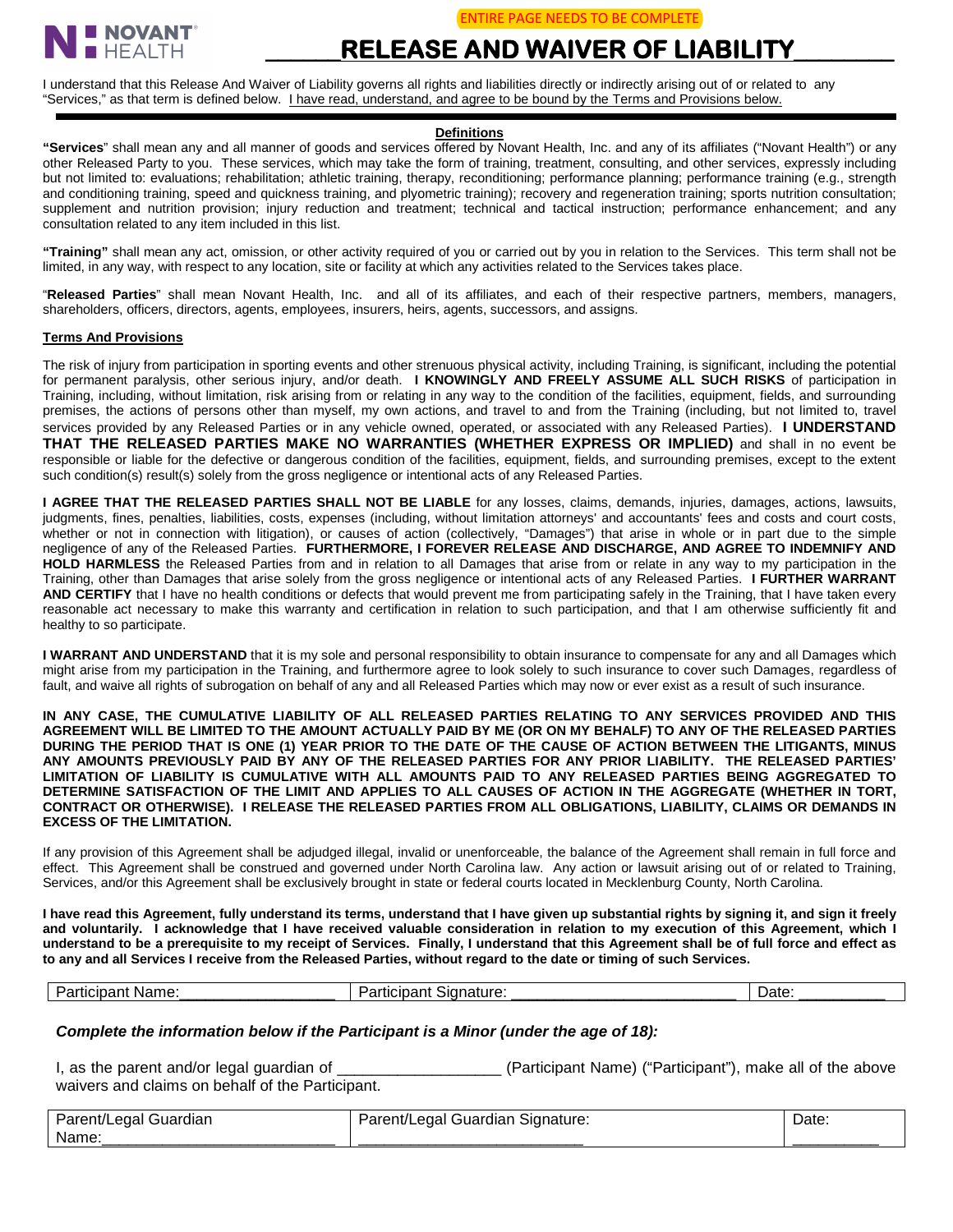

## **PARTICIPANT MEDICAL HISTORY**

| Name:                                         |                      | DOB:      | DATE: |                                                   |              |
|-----------------------------------------------|----------------------|-----------|-------|---------------------------------------------------|--------------|
|                                               |                      |           |       |                                                   |              |
| Do you smoke?                                 | $\Box$ YES $\Box$ NO |           |       | Are you pregnant or nursing? $\Box$ YES $\Box$ NO |              |
| Do you drink alcohol? $\Box$ YES              |                      | $\Box$ NO |       | Do you have children?                             | $LYES$ $LNO$ |
| Are you latex sensitive? $\Box$ YES $\Box$ NO |                      |           |       |                                                   |              |

\_\_\_\_\_\_\_\_\_\_\_\_\_\_\_\_\_\_\_\_\_\_\_\_\_\_\_\_\_\_\_\_\_\_\_\_\_\_\_\_\_\_\_\_\_\_\_\_\_\_\_\_\_\_\_\_\_\_\_\_\_\_\_\_\_\_\_\_\_\_\_\_\_\_\_\_\_\_\_\_\_\_\_\_\_\_\_\_\_\_\_\_\_\_\_\_\_\_

## **PAST MEDICAL/SURGICAL HISTORY:**

**OPERATIONS:** List and indicate operations within the past 5 to 7 years and the approximate year:

## Have you had physical therapy before? If yes, please explain:

**HOSPITALIZATIONS:** List and indicate hospitalizations within the past 5 to 7 years and nature of illness:

| PRIOR MEDICAL CARE FOR CURRENT EPISODE:<br>PLEASE INDICATE CURRENT LEVEL OF SOCIAL SUPPORT (MARRIED, CHILDREN ETC.): |               |              |                                       |               |              |             |
|----------------------------------------------------------------------------------------------------------------------|---------------|--------------|---------------------------------------|---------------|--------------|-------------|
| AT THE PRESENT TIME WOULD YOU SAY YOUR HEALTH IS: (circle one) EXCELLENT                                             |               |              | <b>VERY</b>                           | <b>GOOD</b>   | <b>FAIR</b>  | <b>POOR</b> |
|                                                                                                                      |               |              |                                       |               |              |             |
| <b>GENERAL HEALTH AT THIS TIME:</b>                                                                                  |               |              | <b>GASTROINTESTINAL</b>               |               |              |             |
| Fever                                                                                                                | $\Box$ Yes    | $\square$ No | Nausea/Vomiting                       | $\Box$ Yes    | $\square$ No |             |
| Chills                                                                                                               | $\Box$ Yes    | $\square$ No | Frequent Diarrhea                     | $\Box$ Yes    | $\square$ No |             |
| <b>Fatigue or Tiredness</b>                                                                                          | $\square$ Yes | $\square$ No | Rectal Bleeding/Blood in stool        | $\Box$ Yes    | $\square$ No |             |
| Cancer                                                                                                               | $\Box$ Yes    | $\square$ No | Abdominal Pain/Heartburn              | $\Box$ Yes    | $\square$ No |             |
| Unexplained weight loss or gain                                                                                      | $\Box$ Yes    | $\square$ No | Peptic or Stomach Ulcers              | $\Box$ Yes    | $\square$ No |             |
| <b>Blurred Vision</b>                                                                                                | $\square$ Yes | $\square$ No |                                       |               |              |             |
| Double Vision                                                                                                        | $\Box$ Yes    | $\square$ No | <b>MUSCULOSKELETAL</b>                |               |              |             |
| <b>Blindness</b>                                                                                                     | $\Box$ Yes    | $\square$ No | Joint Pain                            | $\square$ Yes | $\square$ No |             |
|                                                                                                                      |               |              | Muscle Pain                           | $\Box$ Yes    | $\square$ No |             |
| <b>CARDIOVASCULAR</b>                                                                                                |               |              | <b>Muscle Weakness</b>                | $\Box$ Yes    | $\square$ No |             |
| <b>Heart Trouble</b>                                                                                                 | $\square$ Yes | $\square$ No | Joint Stiffness/Cramping/Gout         | $\Box$ Yes    | $\square$ No |             |
| <b>Chest Pain</b>                                                                                                    | $\square$ Yes | $\square$ No | Arthritis                             | $\square$ Yes | $\square$ No |             |
| Irregular or Fast Heartbeat                                                                                          | $\square$ Yes | $\square$ No | <b>Recent Fractures</b>               | $\Box$ Yes    | $\square$ No |             |
| High Blood Pressure                                                                                                  | $\square$ Yes | $\square$ No | Metal Implants                        | $\Box$ Yes    | $\square$ No |             |
| Pacemaker                                                                                                            | $\square$ Yes | $\square$ No | <b>Recent Falls</b>                   | $\Box$ Yes    | $\square$ No |             |
| <b>Shortness of Breath</b>                                                                                           | $\square$ Yes | $\square$ No |                                       |               |              |             |
| Coughing                                                                                                             | $\Box$ Yes    | $\square$ No | <b>NEUROLOGICAL</b>                   |               |              |             |
|                                                                                                                      |               |              | Stroke                                | $\Box$ Yes    | $\square$ No |             |
| <b>ENDOCRINE</b>                                                                                                     |               |              | <b>Frequent Headaches</b>             | $\Box$ Yes    | $\square$ No |             |
| <b>Diabetes</b>                                                                                                      | $\square$ Yes | $\square$ No | Lightheadedness/Dizziness             | $\square$ Yes | $\square$ No |             |
| Heat/Cold Intolerance                                                                                                | $\Box$ Yes    | $\square$ No | <b>Seizures</b>                       | $\Box$ Yes    | $\square$ No |             |
|                                                                                                                      |               |              | Numbness/Tingling                     | $\Box$ Yes    | $\square$ No |             |
| <b>PSYCHIATRIC</b>                                                                                                   |               |              | <b>Tremors</b>                        | $\square$ Yes | $\square$ No |             |
| <b>Nervousness</b>                                                                                                   | $\square$ Yes | $\square$ No | Head Injury                           | $\Box$ Yes    | $\square$ No |             |
| Depression                                                                                                           | $\Box$ Yes    | $\square$ No | <b>Blackout/Loss of Consciousness</b> | $\Box$ Yes    | $\square$ NO |             |
| Insomnia                                                                                                             | $\Box$ Yes    | $\square$ No |                                       |               |              |             |